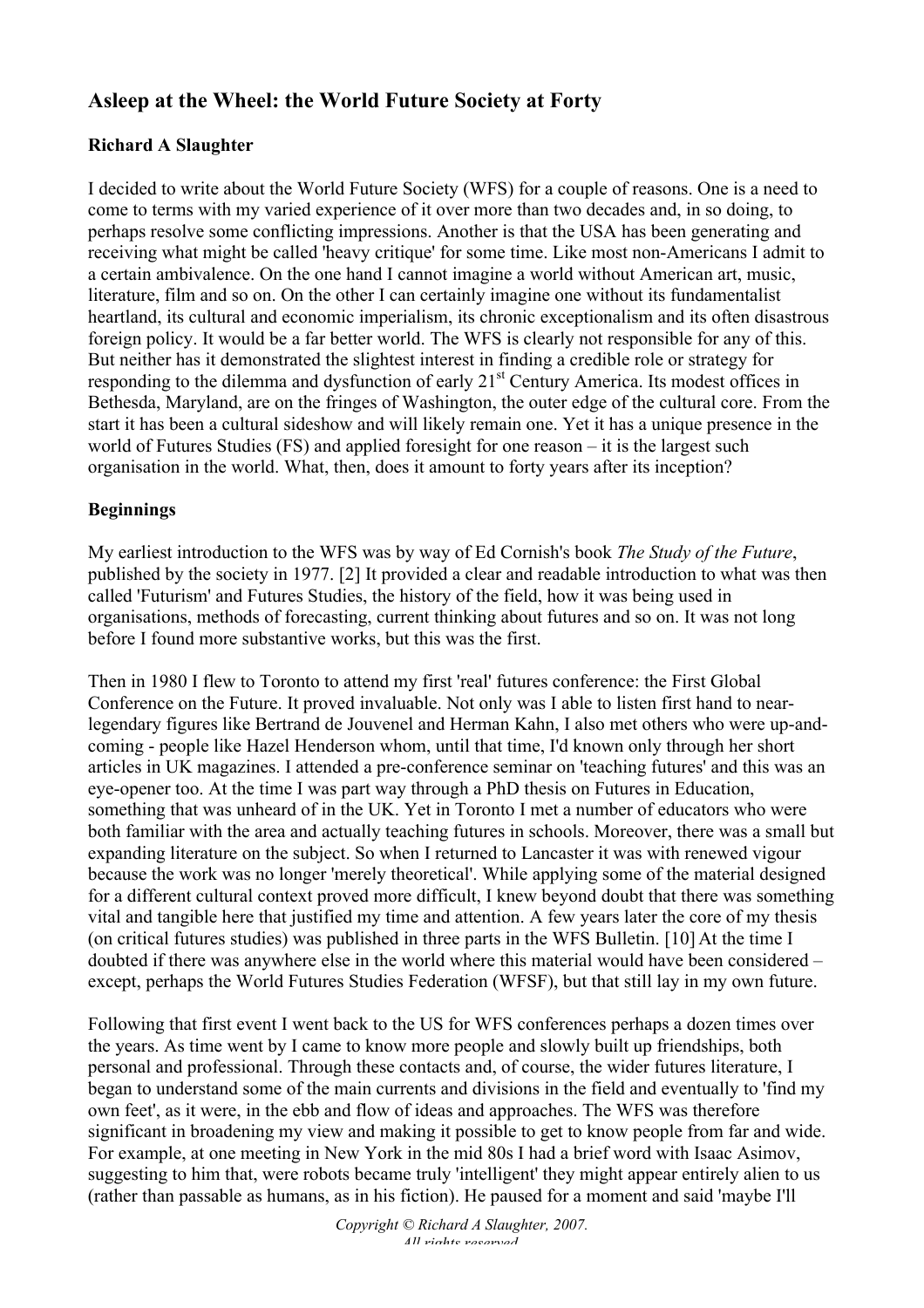write a story about that'. But I don't think he ever did, and he died prematurely a few years later.

One must hand it to Ed Cornish, his family, colleagues and co-workers, for creating the WFS and making it possible for people to meet in this way. Without the network of friends and colleagues that began with the WFS it would never have been possible to initiate many of the projects that I undertook later. That said, I now turn to a more sober assessment of the society as I see it now.

#### **Conferences**

The conferences represent both the achievement(s) of the WFS and clear evidence of its underlying weaknesses. A report on a meeting held in 2 000 by a then 31-year-old is one of many seen (or heard) commenting on the advanced age of many participants, suggesting that the whole enterprise was 'out of touch' and noting 'a sense of unjustified in-group comfort' in many of the sessions. [7] What's been clear is that the pay-offs of attending them have declined dramatically over time, even as the cost of so doing (especially from overseas) has risen. Having spent very significant sums travelling to and from the US I found myself asking: 'what has been the benefit from these expenditures'? The question has become increasingly more difficult to answer.

Part of the reason is that the more conferences you attend, the more the repetitions show: the same 'featured identities' – mostly WFS insiders – presenting, broadly the same ideas, the same occasionally interesting but often painfully dull 'professional members day' with its home-grown agenda, grandstanding and favouritism; the same lack of engagement with the rest of the world; the same over-hyping of the latest technology fads; the generic conference volume (see below) derived from a near-identical set of writers as in previous years.

One has to account for the fact that for an outfit that overtly badges itself as a 'world' organisation with a 'global' identity there's remarkably little evidence of anything much happening outside North America or, indeed, happening within the WFS that originates from, or adds real value to, overseas work. Apart from a professional members meeting held some years ago in Salzburg (in cooperation with the late Bob Jungk's Futures Library) and a couple of meetings in readily accessible Toronto, Canada (America's 'largest northern state'), there has, over four decades, been no investment in overseas events or initiatives. This has real implications. For example, the costs of travel fall upon those living outside the US. Besides the direct costs one might also, in this era of heightened security, include the costs of standing in line for hours to be frisked, photographed and finger printed on entry to the US. How many 'home grown' attendees would put up with this, I wondered, merely to go to a conference? Clearly those who elect to make these long journeys are largely middle-aged, well heeled, and mainly from business or academia. They are a familiar group, on the whole, and a limited one at that. Apart from the occasional token 'third worlder' there are few genuine attendees from non-Anglo cultures and, as noted, the young are conspicuous by their absence. Thus the 'mature' home audience is always the one that is served first and best. In recent years I've begun to suspect that the welcome sometimes provided to overseas visitors is not because they are genuinely valued but, rather, because they fulfil the desire for legitimacy, ie, their presence makes the WFS *appear* to be more international.

The professional members days that I used to attend were of variably quality and occasionally a disgrace. Not only were they mind-blowingly dull, but were also dominated by the usual coterie of insiders. One particular event a few years back finally put a stop to my attending at all. I'd put forward an agenda item for the program (on the Knowledge Base of Futures Studies [KBFS] – see below) and was given to understand that it would be included. But when the day arrived the item had vanished; sidelined without discussion. I later found out that the topic was considered merely one of 'a number of compilations', and that was that. If the WFS was genuinely interested in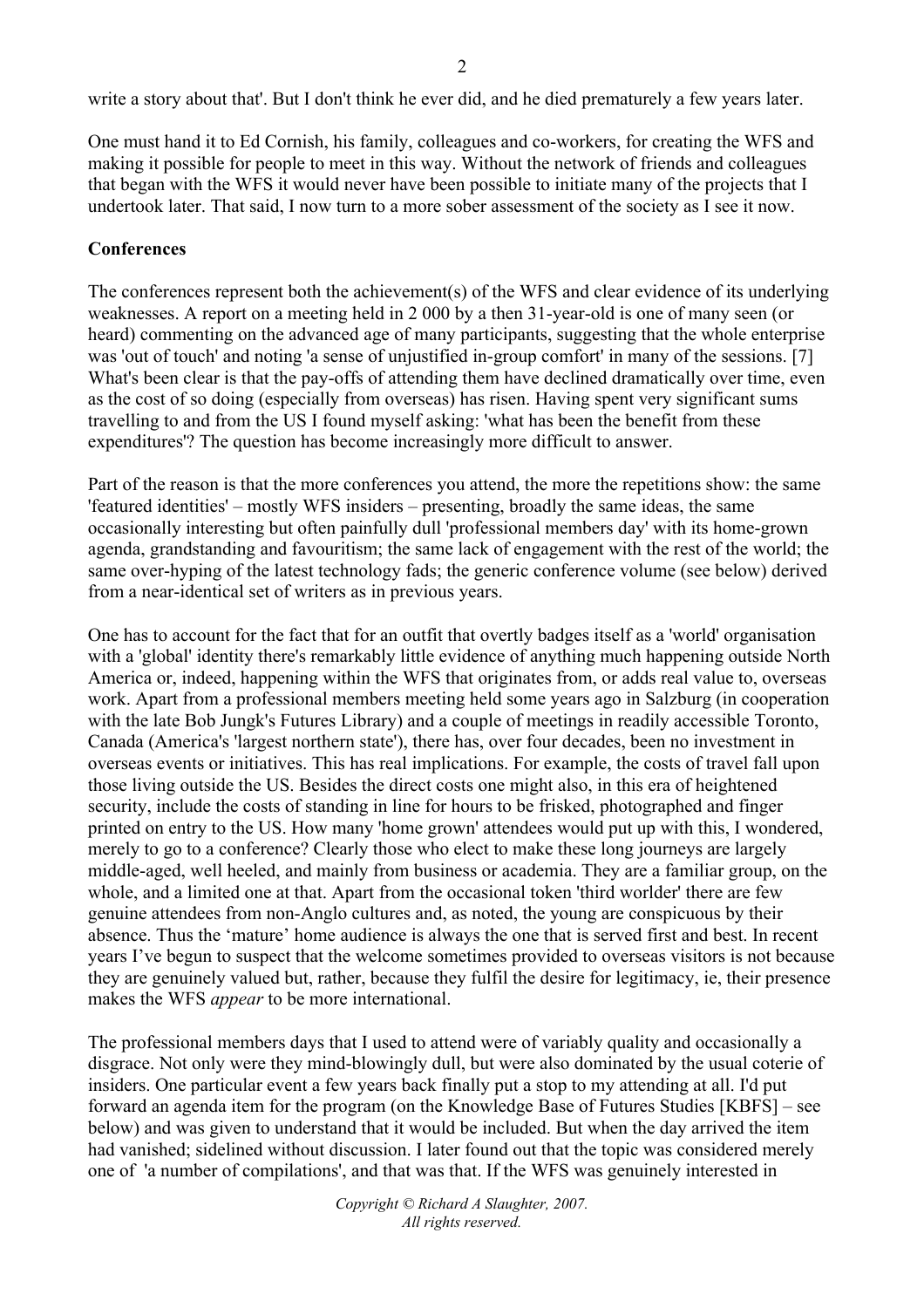overseas contributions it had a strange way of showing it.

Then there is the vexed question of what I will diplomatically call 'dissonant personalities', ie, a few elderly people, mostly males, who seem to have a stranglehold on these events. They feature so prominently that the events begin to feel like stuffy old world clubs only lacking pipes, port, obsequious waiters and signs saying 'silence in the reading room'. Beyond this, the content of these sessions, like so much else in the WFS, shows just how far behind it has fallen. With only a few exceptions (such as the ever brilliant Weiner/Brown team) the ideas are dated, the methods hackneyed, the thinking uncritical and the world shrunk to US borders.

#### **Publications**

The WFS puts out three regular hard copy publications, bi-annual conference volumes and various web-based offshoots. Its key flagship magazine is *The Futurist*, published monthly. With some notable exceptions I've found this unreadable for some years. The content is so popular in treatment and approach that is becomes pure watered down 'pop' futures - the froth of 'futures thinking' made as deliberately simple and accessible as possible - or what Michel Godet calls 'futures for fun and entertainment'. The fact is that no world issue, no problem, opportunity, new technology, social innovation or futures method can be understood or meaningfully described in the language of pop futurism. The magazine simply does not operate at the level where any substantial thinking about futures can occur. [3] The trite level of discourse, however, is no accident. The editors and contributors have 'read' their market, made judgements about its character and, in true US style, worked to produce a product to serve it. It is deliberately glossy, up beat, rapidly read and, I would say, just as rapidly forgotten. The articles are simple, direct, undemanding and prolifically illustrated. I do not recall meeting anyone, ever, who enthused about this futures-lite magazine.

If there's a standard piece in *The Futurist* it is about an emerging, or expected, new technology – the car or city of the future. How drugs will give you control over moods. How nanotech, while having a downside, will solve the world's problems. The full-page illustrations pamper the eye, the smaller ones domesticate new gadgets with stock photos or drawings of young models. The 'natural readership' of *The Futurist* appears to be the neophyte and the naïve, those whose minds are just 'waking up' (or perhaps 'closing down') and who may indeed gain some momentary satisfaction from grazing on this thin and glitzy diet. *The Futurist* is literally forced on the membership, whether people want it or not, by being bundled into the membership fee. One reason for this may be that if it were based on elective subscriptions the circulation would fall to a fraction of its present level (see below).

The more seriously academically oriented journal with pretensions to be taken seriously is *Futures Research Quarterly* edited by Tim Mack. I edited an issue myself back in 1992 on 'FS and higher education' but that was pretty much it. [11] Skimming through the last few years' issues one finds a variety of papers on standard futures methods, various home grown pieces that do not travel well and, overall, a reasonable sample of what mainstream futures people are thinking and doing. Why, then, does it stack up on my desk every year until the annual clear out? Well, part of the problem is competition, which is in no way the fault of the WFS. I read several futures journals but this one always slips down the reading order for one key reason - it is the least original and rewarding. Similarly, the format and presentation are desperately dull and have needed sprucing up for years but, like the WFS itself, they remain stuck in a time warp. Possibly the best issue was the one put out after the 9/11 event containing several outstanding pieces by a range of innovative futures thinkers. Overall, however, FRQ contains little that's genuinely new, innovative and ground breaking. Most of the methodology pieces are minor modifications, afterthoughts, elaborations of innovations from years ago. A piece by Andy Hines (one of several by this outstanding practitioner,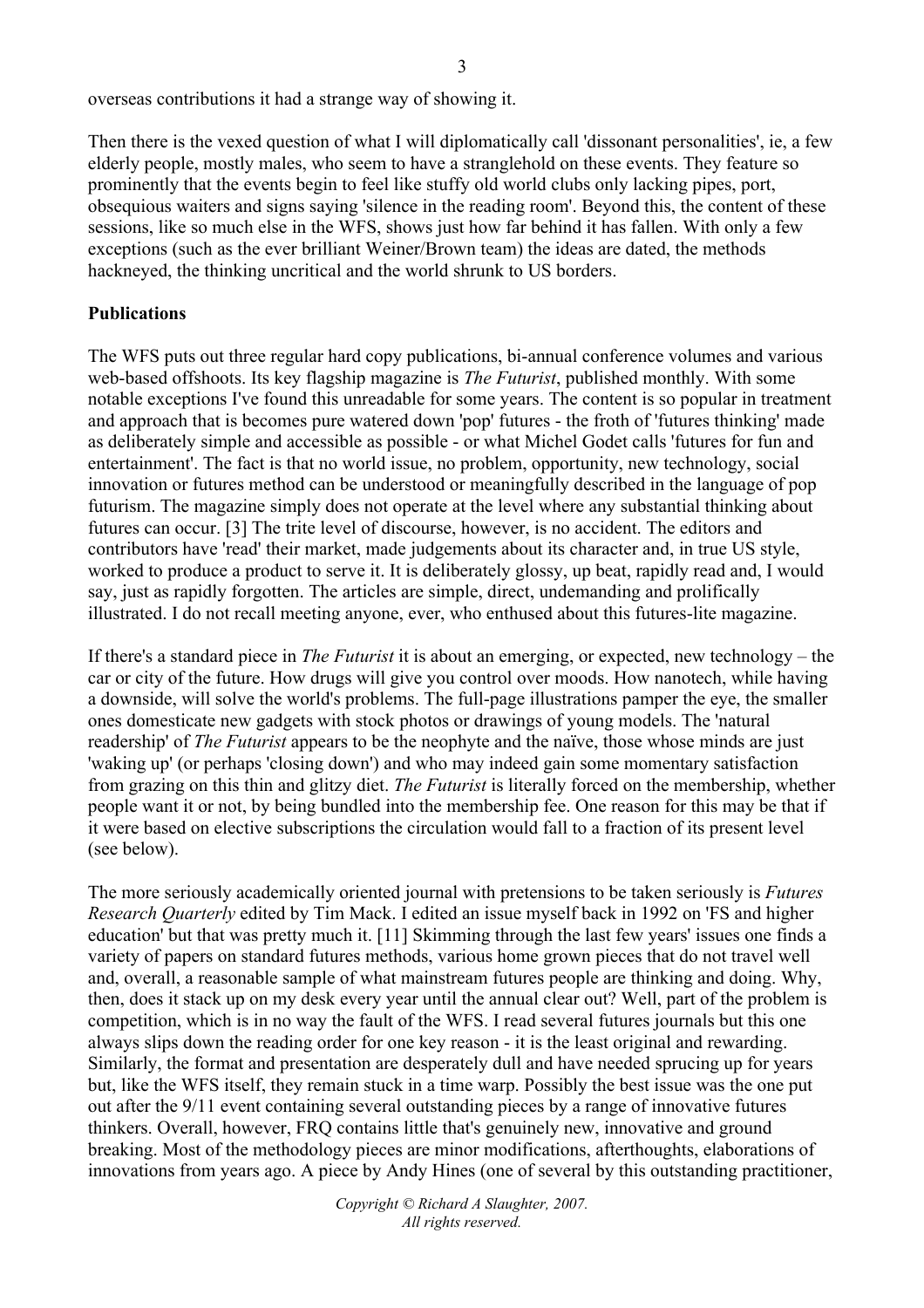I must add) that applied new methods to environmental scanning was a rare gift indeed. [4]

The real problem here is not so much with the individual contributors as with the tradition of futures work with which most of them are associated and which the WFS so clearly reflects. I call it the 'American empirical tradition' not simply because it deals only or predominantly with the familiar external world but because it is deaf and blind to, and therefore largely ignorant of, what might be called the 'two revolutions' that have swept FS, applied foresight, and are continuing to restructure and transform it from within. By this I am referring to the 'critical' tradition that sought to introduce what might be termed the 'cultural interiors' into futures enquiry and practice, and, more recently, the 'integral' tradition that shines new light on these and the 'individual human interiors'. The latter is simultaneously working its way through many other fields as well. So ignoring it cuts the WFS off from innovations and synergies with those unfolding areas.

For those whose induction into futures work began before these changes occurred (which is to say, the majority) the world is a simpler, and I would say more 'sparse' and humanly 'thin', place. The work carried out in this awareness has typical hallmarks and limitations that are readily seen and which I have described elsewhere. [13] But FRQ knows little of this. Very occasionally it publishes work illuminated by more recent knowledge, but this is exceptional. Paradoxically, therefore, FRQ is resonant of the past, of earlier disciplinary paradigms, not of the present and certainly not the future. The underlying point is that this tradition had its time in the sun, produced its results, made contributions that indeed helped bring us to where we are now. These are real achievements and they deserve to be acknowledged and respected. We should now recognise, however, that the earlier formative tradition has to be 'transcended and included' in a broader, richer and certainly deeper view*. Taken on its own the empirical tradition is dead as the proverbial doornail because it overlooks the very sources of human insight, value and motivation that makes futures work (any work) possible in the first place*. That is the main reason why FRQ presents as a lifeless carry-over from an earlier time.

I have commented elsewhere on *Future Survey* so will keep these remarks brief. [12] For nearly three decades this publication has provided summaries of published material on FS and many related topics. Over time, however, while the range of subject matter reviewed has broadened, its coverage of FS per se has been both limited and idiosyncratic. Despite this, I've had a good deal of sympathy both for the publication and its editor. I think that there's been a personal price for what is, by any account, an impressive achievement. That said, I regret that the e-mail debates between the editor, myself, Wendell Bell and others have completely failed to achieve any real meeting of the minds or any practical consequences whatever. The point of critique is misunderstood when it is seen as mere criticism; it operates most productively in pursuit of 'seeing more deeply'. It is best viewed as a starting point that leads on to adaptive change, innovation and development. Yet in this context it merely seems to have cemented in place existing differences of perspective, viewpoint and value.

I used to read FS with nearly as much interest as my US colleagues - until the so-called 'super 70' review landed on my desk a few years back. I then took a closer look. What I discovered was the projection of an individual view of FS that was idiosyncratic to the core, assumed a God-like power of discrimination, yet was in complete denial regarding the cultural and personal 'filters' that had shaped the whole opus. Executive influence from the WFS hierarchy was non-existent. Furthermore, those overseas who should have known better merely picked up the material and passively reproduced it. Thus what might be called the 'FS view of reality' echoed the deeply unfortunate hegemonic power relations that have plagued the world over the last half century. The critique that was offered, far from sparking a productive debate, merely led to an attempt to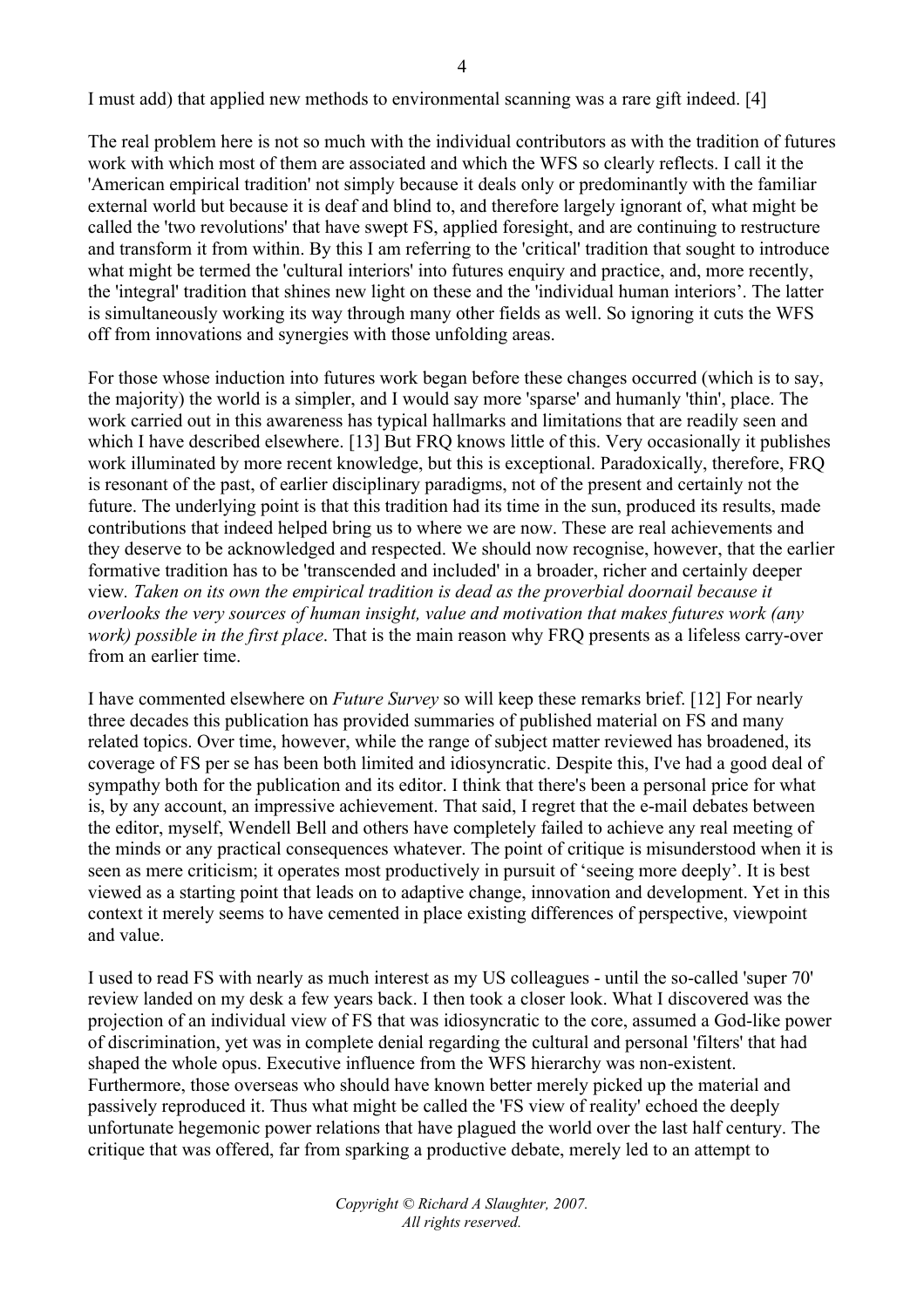5

pathologise the intervention, followed by a further collapse of critical standards.  $\frac{1}{1}$ 

The overall impression I have of *Future Survey* is that it is not about the future at all, but the present. It is determinedly rational and full of what might be called 'despatches from flatland'. The poet William Blake warned that 'reason alone leads to despair' and FS tends to confirm that. Year after year the abstracts bear witness to a society stuck in a reality it can neither fully comprehend nor change. What it, and the rest of the WFS opus completely misses is that to escape from the selfconstructed nightmare of growth, consumerism and overshoot-and-collapse futures requires 'other reasons for being'. But what those reasons may be cannot be found in this context. In time, however, a new lease of life for *Future Survey* can be anticipated. With the right kind of executive oversight, other cultural and personal 'filters' and, overall, a more open-minded and outwardlooking editorial presence, it could become a much more fruitful publication.

The conference volumes comprise a genre worth examining in its own right. For many years these books were edited by retired academic, Howard Didsbury. Although a stalwart of the WFS for some years, the fact is that volumes he edited were of the instantly forgettable kind that were never consulted later. They always had abstract, grandiose titles but were profoundly second rate. I never saw them quoted anywhere and imagine that they eventually disappeared from most peoples' shelves.

The post-Didsbury volumes have been a distinct improvement, although the titles are as inflated as ever: *Foresight, Innovation and Strategy: Toward a Wiser Future* [6] and *Creating Global Strategies for Humanity's Future* [15]. While many have contributed to these volumes (this writer included), and some of the papers are not without interest, they have limited intrinsic value for the same reasons as mentioned above. 'Foresight' is a term appropriated by the WFS and I'll comment further on this below. Nor would anyone whom I've ever met ever be likely to accuse the WFS of knowing a great deal about 'innovation', 'strategy' or a 'wise future'. Titles like these make most sense *not* when they point 'outward' toward the world, but when they are reflected 'inward' and seen as part of in-house WFS myth-making.

It's startling to note that no WFS publication that I have ever seen suggests that the Society has much of substance to add to the existing rich literature of FS. Many contributions are either a form of advertising or palatable digests of other work. In short these volumes are not contributions to the field as such but rather (1) products synthesised from external sources to support income-generating conferences and (2) symbolic statements about the near-delusional belief systems at work in the WFS. They are only possible because people (and I include myself here) have been willing to exchange their work for publicity and / or recognition. This may appeal within a culture that has elevated merchandising and self-promotion to a global norm (and one that now works powerfully *against* the shared interests of humanity). But such tendencies also work against the field. High quality futures / foresight work in the public interest is rare in the US. So, basically it's a simple bargain - authors get their work into print for the publicity value while the WFS gets to use peoples' IP / promo material for free. This helps to explain why WFS conferences feel more like half-hearted trade shows than anything approaching a real meeting of minds.

#### **Leadership and guiding influence**

1

<sup>&</sup>lt;sup>1</sup> FS was the only source that panned both the KBFS and Futures Beyond Dystopia. The editor had difficulty in distinguishing between the integral perspective per se (which is a product of the work of many people) and that of Ken Wilber, the individual from whose work it initially emerged. In Chicago we met with an FS sub-editor who encouraged us to build bridges and find ways to work together, arguing that in essence, 'we were on the same side'. We agreed and put forward some specific suggestions. But that was the last we heard.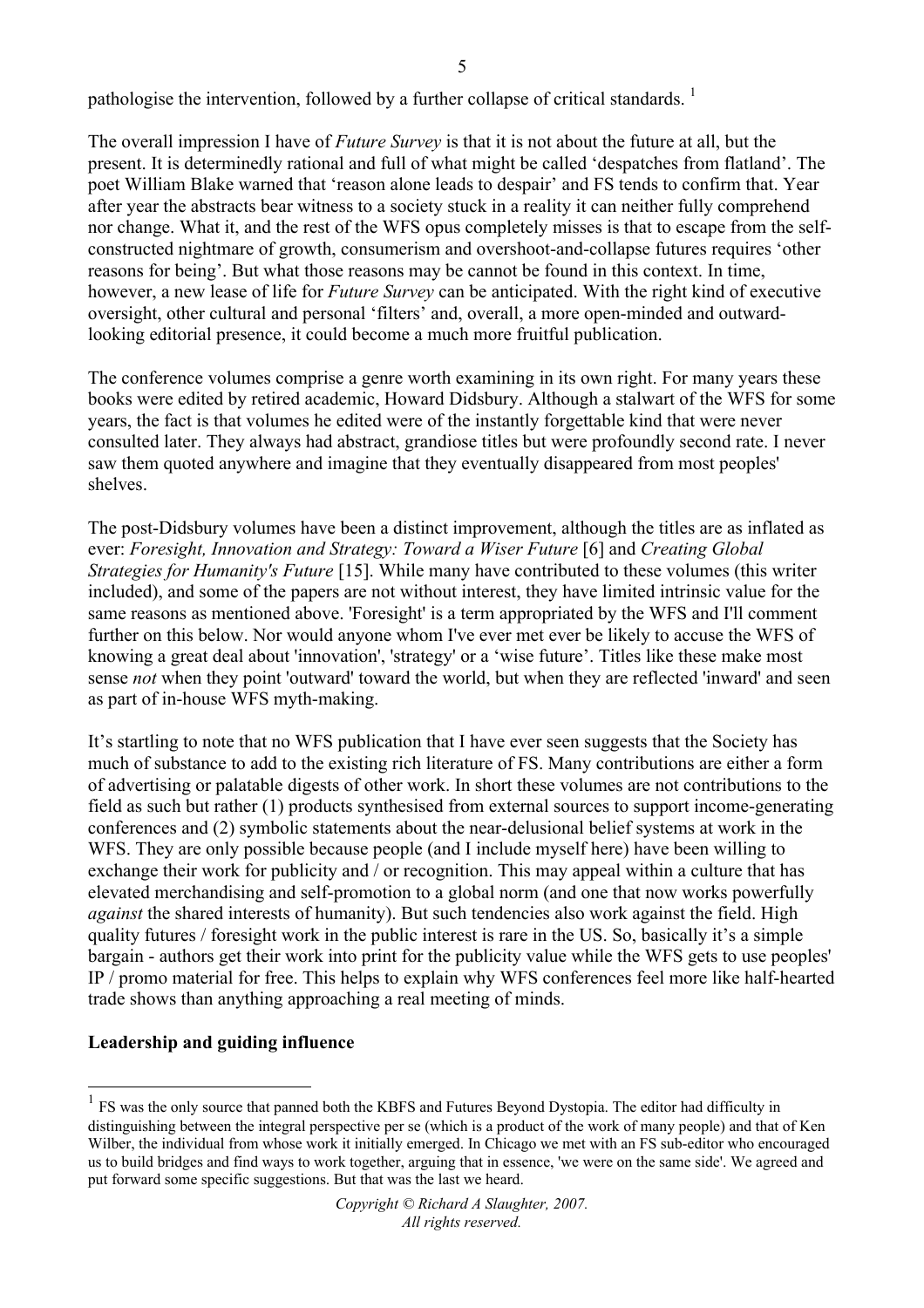The individual who stands behind the WFS is Ed Cornish, a man I have come to know, slightly, over the years from numerous always-fleeting interactions. He's held in warm and respectful regard by many US futurists for two reasons: he is a very pleasant person and he also started the organisation. A journalist by trade, he gathered together a group of supporters and begin publishing *The Futurist* in 1966. That's a respectable achievement by any standards. Yet Ed is a seeming contradiction, a mild and painfully shy man whom one could not imagine saying 'boo' to the proverbial goose. How then did he manage to create the WFS? We should note here that the 'world' aspect has always been an idealistic fiction, a projection, not a reality. Second, he had an idea that fitted the times (ie, the late 60s and early 70s) when FS was beginning to take off. Third, he engaged the interest and help of a group of DC people, some of whom are still around. Finally, a contribution was provided by Ed's family. One fact stands behind all the above – the WFS is a family business. The way Ed sees the world pervades both. His book on 'futuring' makes the nature of his influence even clearer.

For several years Ed was known to be working on 'the book', a summation of a life's work, a mature statement by someone who you'd expect to be as well versed in futures thinking as anyone. To his credit he even sent out draft chapters to colleagues, myself included, asking for their comments prior to publication. This was a rare gesture and I admired the openness and collegiality. But when it finally arrived, the book proved disappointingly weak and banal. It is broad, in the sense of touching on many topics, but intellectually superficial and parochial. It is very much of a piece with *The Futurist* and remarkably similar to the earlier work. The omissions would fill a book in their own right. For example:

- the palette of futures methods is long out of date;
- the rise of critical and integral futures is not mentioned, which means in turn that;
- the shaping power of individual and cultural 'interiors' is overlooked;
- both the long term historical and more recent lineages of foresight are completely ignored; and
- despite the WFS's earlier involvement, the pivotal role of futures in education is also overlooked.

As would be expected, the author has covered a lot of ground and the book is certainly readable. But it is so bereft of any real non-US post-1980s insight that it can only be seen as another introductory 'pop futures' text. Having come to this judgement independently I then turned to two reviews by other futurists; one by Wendell Bell, a highly respected professor emeritus at Yale and another by Rakesh Kapoor, a younger futurist, board member of *Futures* and member of the WFSF executive council, from New Delhi. Bell is one of the most gracious people in the field and so it is understandable that he would use terms such as 'clear, graceful and informed account of the modern futures movement', 'a masterful job at describing its development' and 'an engrossing and important book'. Then, after summarising some of the key points Bell touches on three areas that he considers lacking:

- the design perspective (ie, acting to change the world, not merely anticipate);
- the role of the self-altering prophecy; and
- some discussion of alternative futures for women. [1]

The omission of the latter theme is significant both because it became a central concern for futurists everywhere and also because the omission of a progressive theme like this one suggests gaps in the author's worldview. Like Bell, Kapoor also adopts a positive tone and then proceeds to identify several other deficiencies:

• the discussion of tools and methods, the role of chaos theory, and the power of the individual to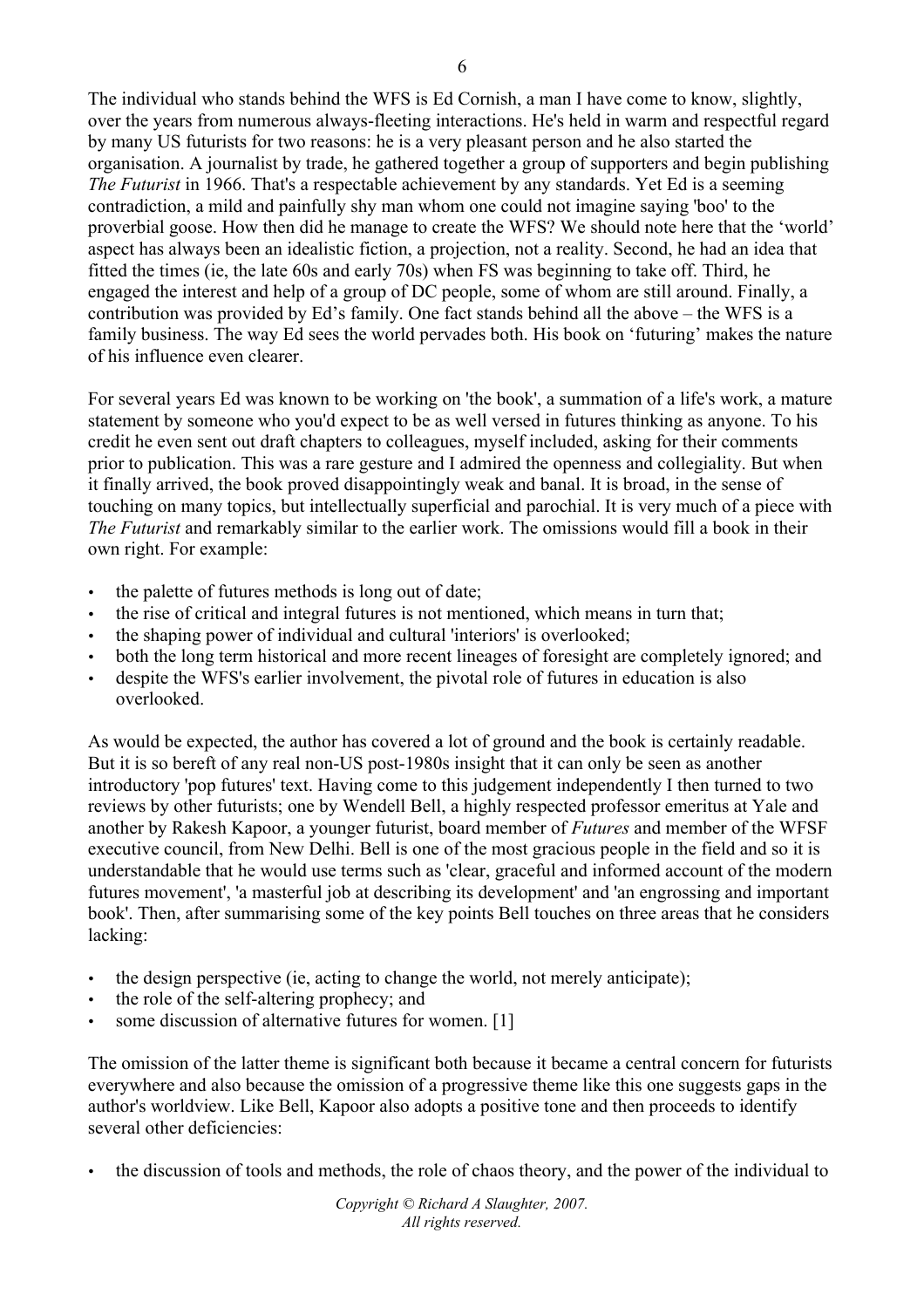bring about change is 'oversimplified and banal';

- the description of the global power transformation and the supertrends shaping the future are 'ordinary and commonplace for any informed reader today';
- the other main world organisation, the WFSF, is dismissed 'in one line'; and
- there is no mention at all of the flagship journal *Futures*.

He then comes to the heart of the issue:

not once in the book has he mentioned, so apparently he does not realise, that futuring is not just a skill, not just another emerging 'science' or discipline, but it is also an arena of moral and political choices that individuals and communities make about both their own lives and about larger social and global choices. How we look at the past and at the present is influenced by our 'map of reality' – which is influenced both by our socio-economic circumstances as well as our ideologicalcultural predispositions.... (Therefore) how we interpret the past and the present world, and from there what kind of future world we want to create is as much a question of cultural influences and political choices as it is of having the skills to explore the future. [5]

I've paid particular attention to *Futuring* because it tells us a great deal about the 'prime mover' of the WFS. It clearly illustrates both the idealism that is inherent in the organisation and its failure to move beyond a basic and elementary 'journalistic' mode of discourse. Respect him though we may for his humanity and dedication, the unavoidable conclusion is that the responsibility for this state of affairs lies primarily with Ed Cornish, owner, proprietor and editor in chief. Zia Sardar's summation is as good as any. The WFS, he notes, 'serves the interests of the dominant culture'. It is a prime example of the fact that 'futures studies is sponsored by scholars who are not just totally divorced from any political and cultural movements, but are quite unaware of the fact that the future has anything to do with critical questions of power, history and politics'. [9]

Throughout the organisation and its products there is no social analysis, no recognition of the many ways that culture shapes us, no allowance made for the fact that different worlds of reference are not only possible but vital to any notion of liveable futures. By naively attempting to avoid politics and clinging to an impossible ideal of 'neutrality' the WFS has overlooked some of the most powerful ways of understanding and dealing with our world. It has also avoided acknowledging, and therefore dealing with, the sheer systemic unsustainability both of the US as a nation and also of the way of life it has so successfully imposed on the rest of the world. Futures work in this environment therefore becomes contradictory and eventually self-defeating. Overall, and fatally, I think, there has been no attempt to understand or incorporate the stream of depth understanding, insights and knowledge about how we, the 'human system', operate, interpret, select, edit, choose, value and interact with each other and the wider world. This, I think, squarely nails the central reason why WFS is a declining entity, itself located within a fractured and confused nation deeply and ironically fearful – and for good reason – of its own future.

#### **Overseas presence**

There are two key ways that the WFS promotes itself as being a world body and a third lesser one: the spread of its membership, including overseas chapters; the spread of its 'global advisory council' and the putative global reach of its publications. WFS promotional material claims that it has 'some 25 000 members in more than eighty countries around the world'. These figures have been around for some time and so I attempted to check them at source. Despite several requests, however, the society refused to provide any figures beyond a dated publicity sheet, so one cannot be sure how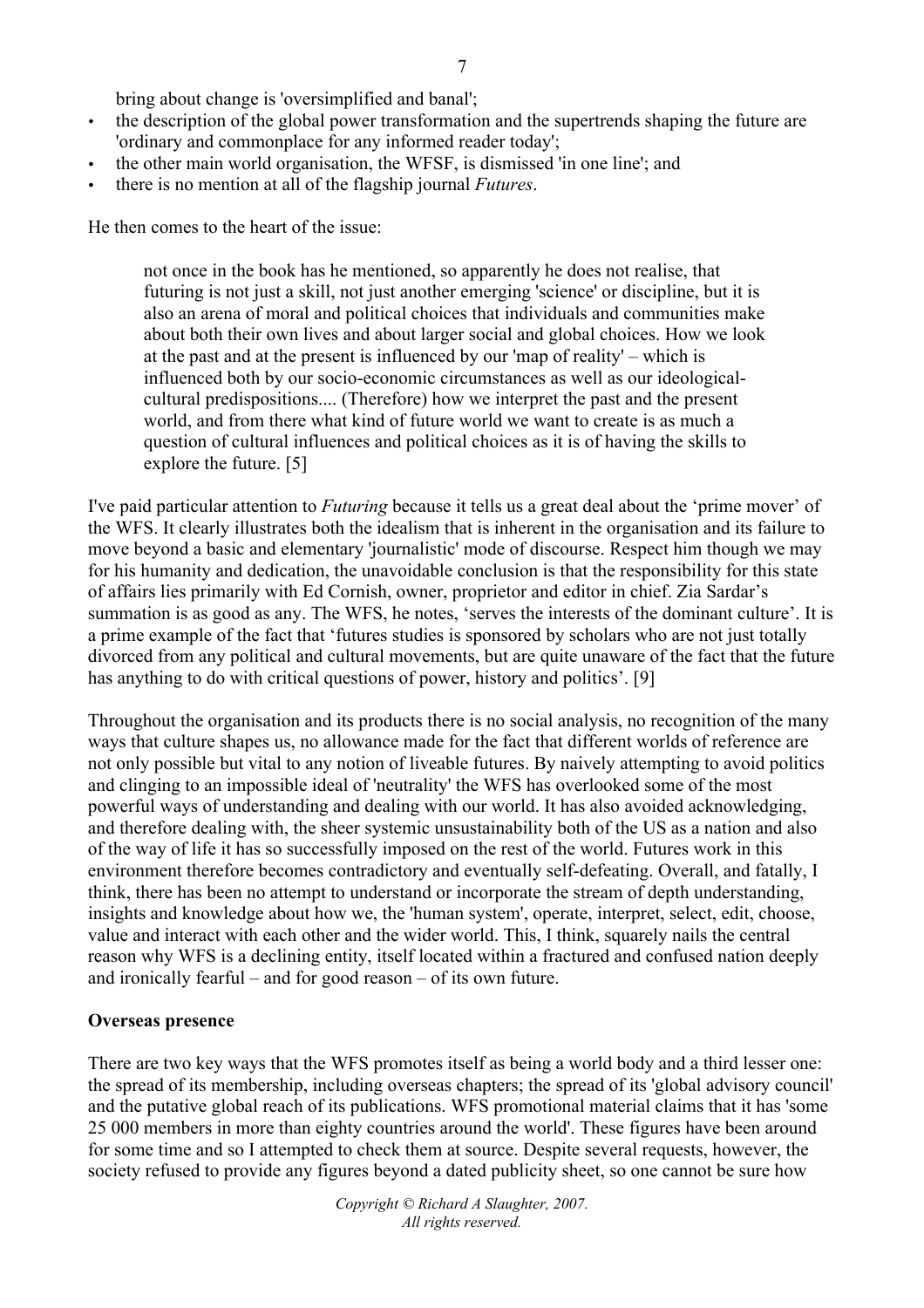reliable they are. I guessed that, since memberships have been falling for some time, they were over-estimates. The level of secrecy here seems puzzling at first since it contradicts the 'open' ethos that Ed has sought to promote. But it makes more sense when you realise that, in fact, the WFS is beholden to no one. As a privately held family company it discloses no more than it must. Then a colleague suggested a proxy measure – what was the registered circulation of *The Futurist*? In 2006 it turned out to be 17 500, which is a lot less than 25 000 and certainly still an under-estimate. [17]

There was a similar evasiveness and lack of cooperation when I asked about the number of overseas chapters: no reply. So I changed tack. Could you please supply me with some basic information about *one* overseas chapter that, in your view, represents 'best practice'? In other words something that one could point to as an exemplar, something to be proud of. Again: no reply. This 'stone walling' response set me to thinking: why was the WFS so defensive? I then got in touch with some of those listed as being on the 'global advisory council' (GOC) and the results were both suggestive and consistent with the above. One mentioned that being 'on the board practically means nothing' and 'I've never been to a WFS meeting'. Another said that such membership 'did not mean a lot'. Other than routine invitations to contribute to pre-conference readers 'there have been few other requests'. Both mentioned that they'd attempted to suggest a more international focus but that these suggestions had never been acted upon. How many others on the GAC are similarly tokenistic, I wondered? Most or all would appear to be the answer.

The question of local chapters is equally problematic. Since there is much window dressing outside North America, there's likely some inside it too. I've personally seen evidence of a handful of strong chapters in the DC area, Minnesota and California, but of the others all I can say is that they seem rather quiet. Overseas the picture is murky. While copies of *The Futurist* certainly go out to people in many places, anecdotal evidence suggests that viable overseas chapters are rare. In my own experience I've seen them set up in name only by ambitious people who spot a chance to improve their CV profile - the same people who stay 'on the books' for years, but who do nothing to support and sustain the field. I'd have welcomed some clarity on these questions and, indeed, sought it, but since the society ignored every request for clarification, I can only conclude that the picture is pretty much as described.

#### **Professional cooperation and support**

When I think back over the years since I have known the WFS, there are a couple of things that stand out which reflect the kind of collegiality that I value highly. One of them occurred some years ago when I arrived in Washington without a firm hotel booking. With enormous graciousness and consideration, the late Frank Snowden Hopkins, a former Vice President of the WFS, provided me with a couple of day's accommodation at his DC club at his own expense. His generosity greatly impressed me and, in all fairness, I should also say that other WFS people do continue to host overseas visitors from time to time.

Another significant event was the generous foreword that Ed Cornish wrote for the first hard copy edition of the *Knowledge Base of Futures Studies* (KBFS) in 1996. He ended the piece by saying that 'we all owe a debt of gratitude to the editor, and all those connected with the project. With this new series we expect to make giant strides towards realising the extraordinary potential of our field'. To be fair I should also add that I returned the favour by providing his staff on request with a favourable 'publicity quote' for *Futuring* even though I'd only seen a couple of draft chapters at that point.

These are, as I say, two of the high points. By contrast, during 2004-2006 I tried an experiment that was entirely serious in its own right and also intended to establish what level of cooperation could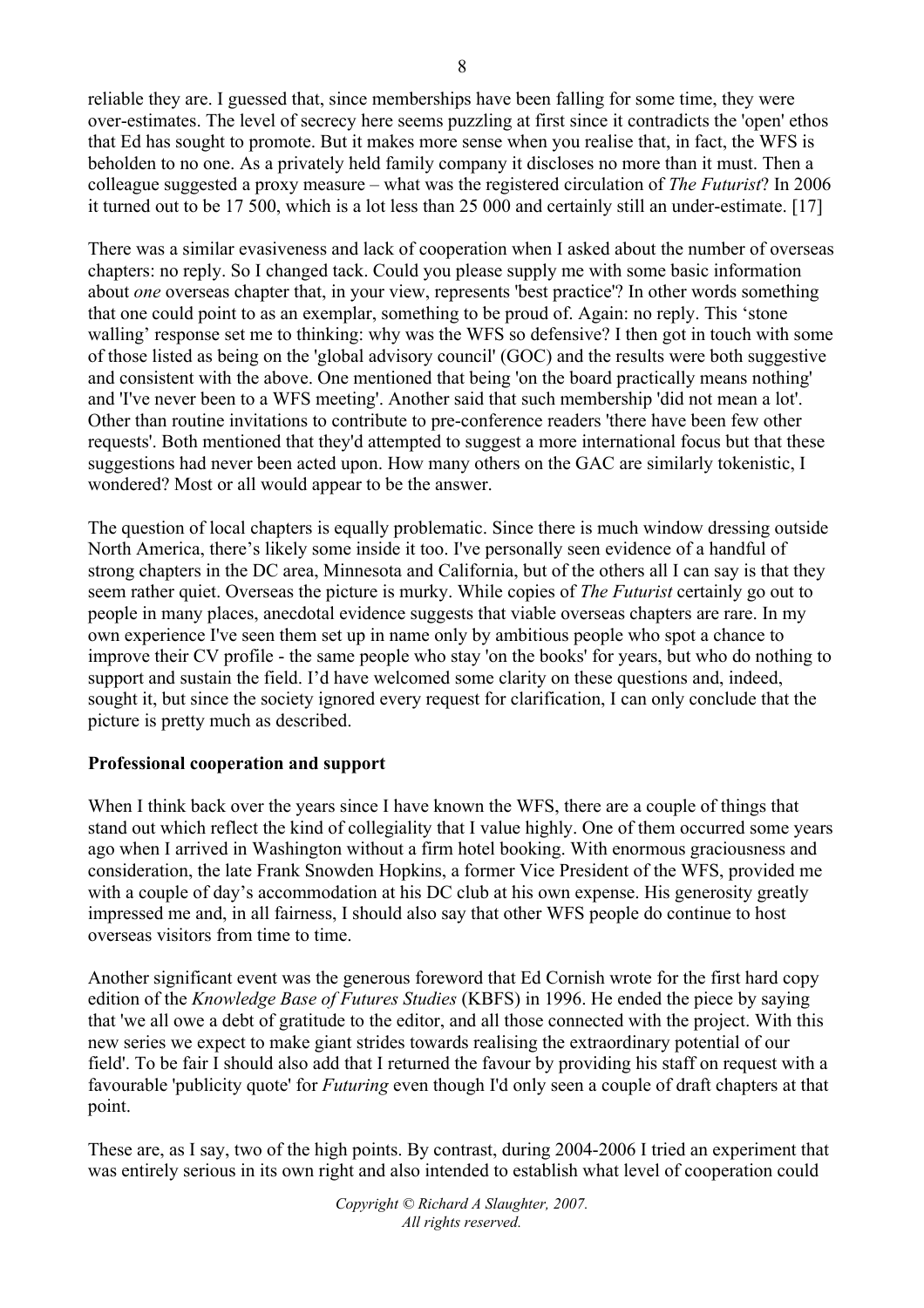be achieved with the WFS with an overseas product. Thus, over a two-year period I worked at persuading the WFS to 'adopt' the latest version of the KBFS CD-ROM, the successor to the hard copy original, by then in use around the world.  $[15]^2$  By 'adopt' I meant co-promote, list alongside in-house works, place on the website etc. I saw it as a win / win proposal since the WFS would take its share of income from sales. The work contains numerous contributions from many members of WFS (and WFSF), reflects a truly international stance and evidence of futures consciousness and capacity from many different far-flung cultures. What happened? Mostly our messages were ignored. But we finally we realised that there was indeed a familiar message: 'go away, we're not interested'. Some years ago an Australian colleague had attempted to form a not dissimilar alliance with a well-known scenario-building outfit in California, only to conclude that the 'not invented here' syndrome had kicked in, effectively closing the door on any possibility of real cooperation. I found the same syndrome operating at the WFS.

This same ingrained parochialism is reflected in a piece originally published in *The Futurist* and since available as a downloadable pdf called *The Art of Foresight*. [16] To read it you'd be forgiven for thinking that foresight had been invented in America. The nine-page document makes no mention of *any* overseas work or publications with a bearing upon the subject, even though there are many to choose from. Rather than provide a balanced international overview (as befits an organisation wishing to assert a 'world' identity) there are five pages summarising a simple US view of foresight and four spruiking the publications and services of the WFS. Our experiment and this piece make it very clear that the WFS will not readily take overseas practitioners or their work seriously or build effective alliances with them. In refusing this vital flow of real cooperation it confirms and consolidates its own decline.

This ingrained insularity shows how the WFS not only undermines those from overseas who seek its support, it also prevents the WFS from being supported *by* non US members. In 2005 I came across John Perkins artfully titled book *Confessions of an Economic Hit Man*. [8] No one could argue that this book is great literature – manifestly it is not. But it contains sufficient evidence to show very clearly how representatives of US commercial and state interests had, as a matter of deliberate policy, spread strategically around the world to construct 'deals' that were expressly intended to create overseas dependence and political malleability. One section deals with early and determined US intervention to 'lock up' Saudi oil through various means. This not only dealt a blow to the traditional culture of the country but also helped sow the seeds of resentment that were to 'blow back' so dramatically in later years. (Most of the 9/11 hijackers being Saudi nationals.) Other sections deal with case-by-case examples of the mis-use of economic forecasting and a variety of other 'dirty tricks' played out for the sole benefit of the US. As I read the book I became increasingly concerned that the ground that WFS metaphorically 'stood upon' was being eroded. If this was what had been happening for many years how, therefore, could any US futurist, or futures organisation, respond? To *not* respond could easily be taken for ignorance or complicity.

With an 18-hour time difference between Australia and the Eastern US it proved difficult to catch people during office hours. But after a number of tries I finally reached the WFS and attempted to

1

 $2^2$  The following are typical of comments received about the KBFS. "I congratulate you on one of the most important publishing events in the history of futures studies. For many decades to come, these volumes will remain the standard by which all other work in the field is judged*.* I'm very happy and proud to be included in them". *Prof. Wendell Bell, Yale University* "The KBFS is the best futures resource available". *Graduate Students, Futures Program, University of Houston.* "Thank you for making the CD Knowledge Base of Futures Studies part of the learning material we received. It is indeed a pleasure and a great opportunity to have access to such vast amount of literature at the click of a mousebutton. I am tempted to refer to the knowledge base as 'Fast Forward into the Future!'" *Andries Fourie, Innovation Enablement, Group Innovation Services, Stellenbosch*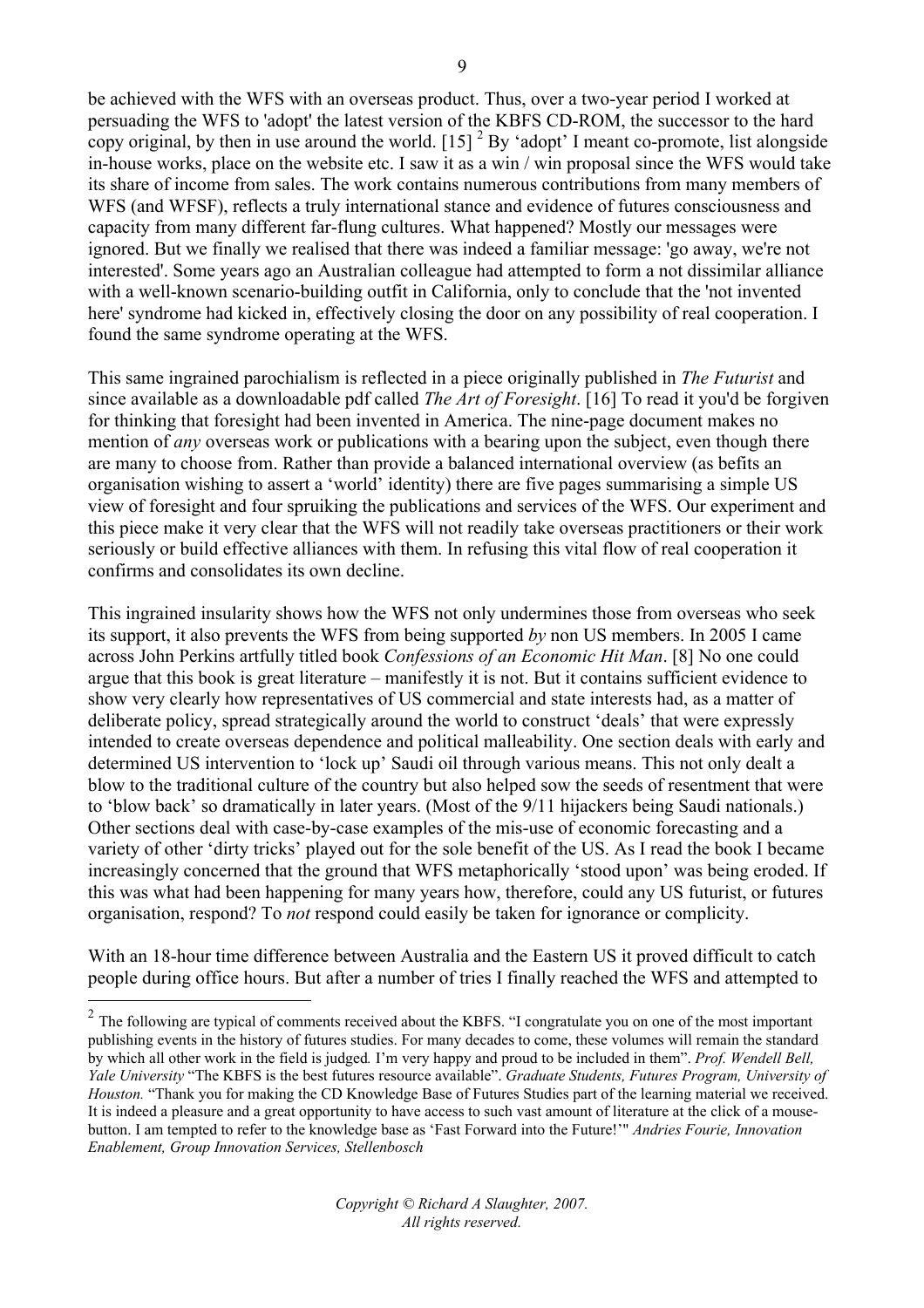discuss these concerns. I was listened to politely. But the end result? A short list of books I should read. Clearly there was no point in taking this self-appointed task any further. It was the very same message I'd heard before…

#### **Not 'world', not 'futures', not a 'society'**

In this essay I've tried to acknowledge my early debt to the WFS as well as some of the ways it has assisted me. One of my starting points was Ed's first book. Opportunities to meet many people were provided by various WFS conferences. The KBFS, and much else, could not have come into being without a broad spectrum of people, including many US-based futurists. They all helped to some extent. But when I look at the WFS today I have to conclude that, despite the arrival of the ebullient Tim Mack as CEO, and the improvements he has sought to achieve, the organisation has little to offer to an ever more threatened world. As we contemplate profoundly challenging futures the WFS remains metaphorically 'asleep at the wheel'.

It is not a world body because it has never found a credible way to transcend its origins and actually engage with the wider world, its people and cultures, in an open and respectful way. [9] Even when work of proven quality is placed before it, it refuses to lend a hand and withdraws to more familiar home grown alternatives. It is actively concerned with 'the future' only insofar as the concept has meaning within a popular discourse and taken-for-granted US orientation. It refers, as the name implies, to a singular future. It is not now, nor has it ever been, a futures (plural) organisation that seeks diversity or participation, that is open to, accepting of and informed by the real nature and differences of people and multi-faceted cultures. It has neither the personnel, the knowledge nor the capacity to reach out and become global. Thus the inflated claims of its publicity and the similarly empty titles of its publications are resonant of unfulfilled aspirations. It has never come to grips in an open and credible way with the contradictions of attempting to carry out futures work from within a hegemonic environment. It appears to be uninterested even in the ways that such problems might be approached, understood and perhaps resolved.

Equally, the WFS cannot be described as a society but as a semi-benevolent autocracy, or, in plain language a family business. With some clear exceptions, it is dominated by a limited group that, like Ed himself, appears reclusive and inward looking. From this emerges a typically parochial US outlook that fails to 'front up' to the world and to deal with the implications of America's increasingly controversial and contested role within it. A functional society at any level is very different. It establishes a viable give-and-take dynamic. Its core concerns are, to some extent, negotiable or at least meaningfully legitimated. It cares for its members and responds to their needs. It does not mechanically send out the equivalent of 'bargain membership renewals' with weary regularity while, at the same time, ignoring requests for help and genuine offers of cooperation. If it were true to its current reality the WFS would perhaps be re-named the Washington Friends Salon, or something very like it.

### **Where to from here?**

It follows from the above that the WFS may not have a future worth speaking of. If it is to move beyond the current spiral of incapacity, defensiveness and decline then the central issue is that of generational change.

Leadership and internationalisation

The WFS needs new leadership. The early impulses that drove its creation need to be reinterpreted and reinvigorated by a new generation looking freshly on what is possible and what needs to be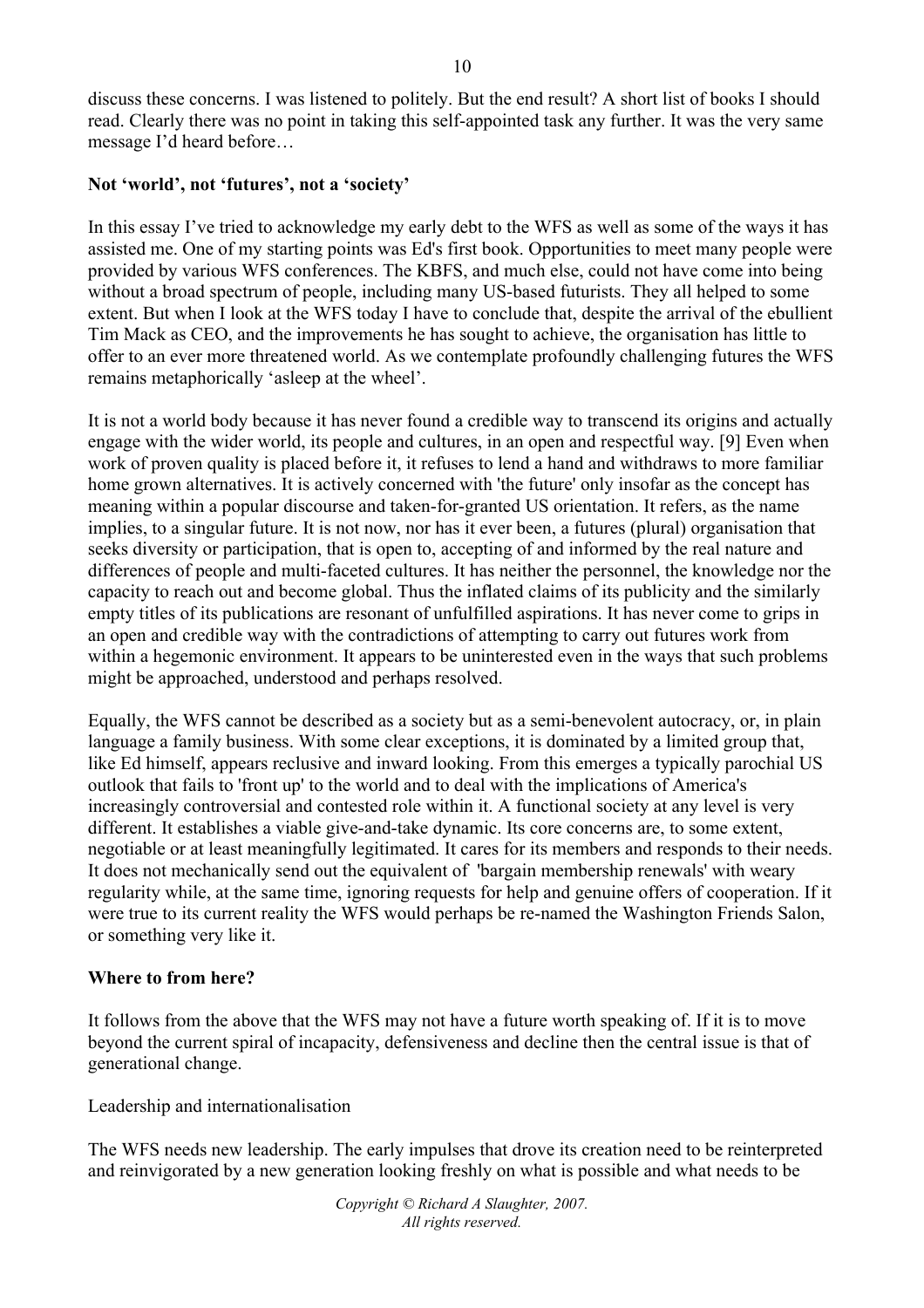done. Without this, nothing much else will happen. A dense network of linkages needs to be established between the WFS, other futures organisations and active programs in schools, colleges and universities. The Education Section needs to be re-constituted in the real world, not minimally as an occasional web-based newsletter. It also needs to think far, far beyond 'the future of computers, IT and 'digeality'. The fact that 'trans-humanist' fantasies of 'post-human' futures receive so little critical attention also serves to underscore this point. To understand the limitations of such fantasies requires a wider and deeper frame than can be imagined from within the current worldview of the WFS.

The membership and functions of the current 'international advisory board' should be re-thought and given real weight. Those overseas must not only feel that they are valued but also know that their contributions will have some effect. Otherwise it is all an empty show. For the WFS to have any chance whatever of retaining any credibility at a 'world' level it must internationalise both its board of directors and its wider advisory council. It must move out of its parochial heartland both in its thinking and its operations. This also applies to the currently restrictive boards of each of the publications.

### Events

As noted the main events hosted by the WFS are its annual conferences. At an operational level these have attained a level of functional efficiency, but at a program level they are very dull and professionally sub-standard. New leadership will deal with this issue by, for example, taking a leaf from the WFSF's book by actively helping overseas practitioners and students to attend the meetings. As noted, a central concern is the absence of young people. Again, it is vital to expand the newly formed education initiative to actually engage with, and bring in, a range of young people, from schools, colleges, universities and the community. Whole days can be set aside for this purpose, as occurred at the Earth Dialogues in Brisbane during 2006. Equally, keynote speakers, seminar organisers and workshop facilitators from abroad should more than balance those from the US in featured sessions. An open evaluative process and assistance with travel costs would help ensure greater diversity and improved quality of overseas visitors.

# Publications

There's an argument for continuing some version of *The Futurist* but progressively and subtly changing it over time so that, without become esoteric or theoretical, it began to represent more adequately the breadth and depth that now characterises the parent field. Readers need to be drawn into *a qualitatively different kind of engagement*, and it is the task of editors and writers to find the best ways of achieving this. Far more contributions should be sourced from overseas.

FRQ is long out of date and should be completely re-thought and re-designed. Currently it is comprised of fragments that do not cohere, that have no underlying rationale and, as stated, reflect the field's past much more than its present or future. It should also be peer reviewed by an active and competent board to bring it up to the necessary minimum standard. Papers written by editors should only be published exceptionally and never without independent review.

*Future Survey* needs to grow beyond the limitations set by its first, long-serving and dedicated editor through a substantial injection of innovative new talent. Many people with a background in the field could perform this task with distinction. (They can be found, for example in the Association of Professional Futurists (APF), in the younger ranks of the WFSF and in PhD or Masters students from many different institutions.) Overseas coverage can be vastly expanded by establishing a functioning network of paid regional editors. All of the publications should be

11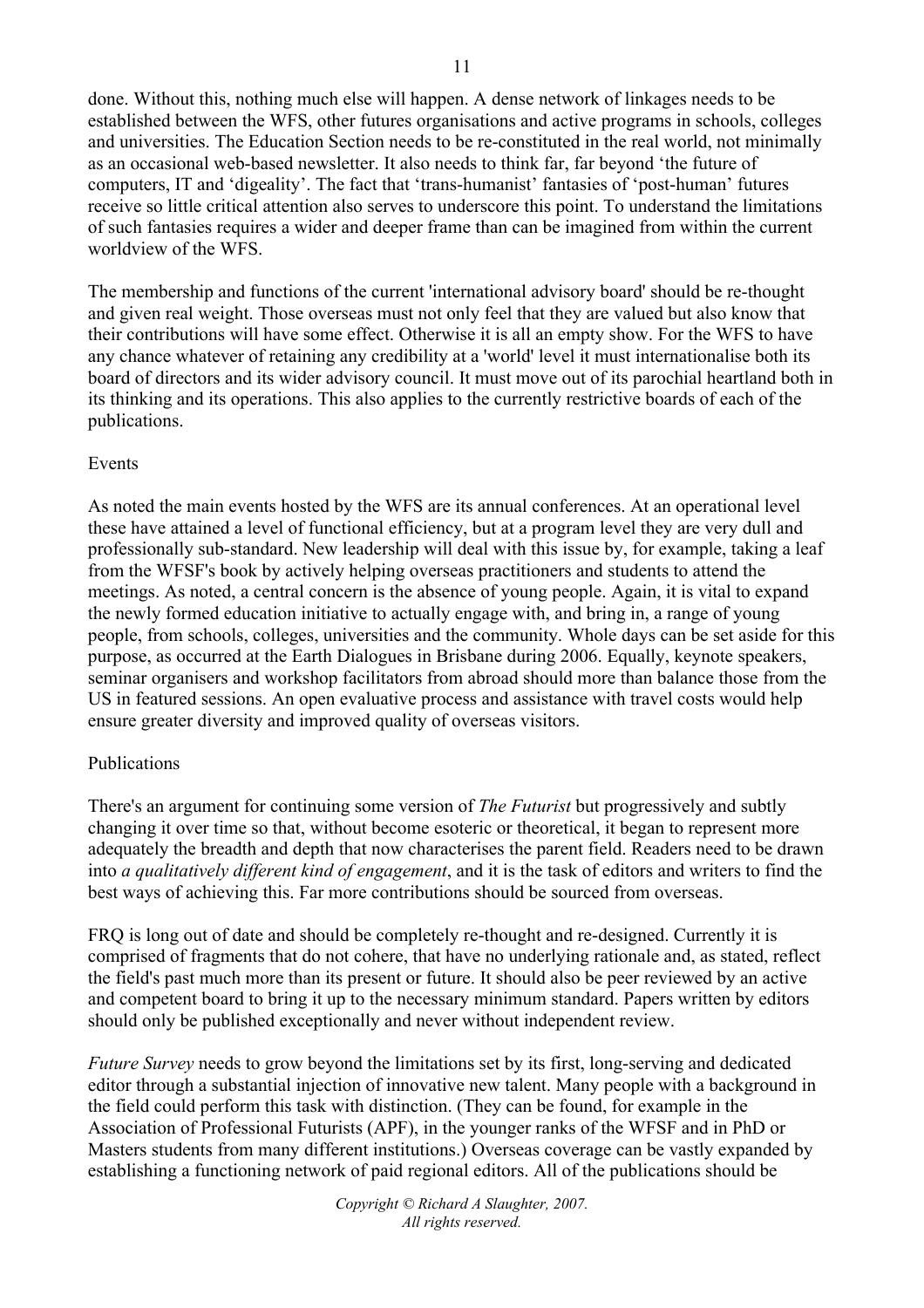'unbundled' from the membership fee and separately priced so that they can be available in whatever combination people prefer. Each would then find its 'natural' level.

# **Conclusion**

The WFS is an expression and product of a generation of thinking people who, from the vantage point of a resurgent America in the 1960s and 1970s, saw promise and peril ahead. They responded with the means they had available, framed in the worldview of the time. Part of that was a typical US self-confidence and a strong belief in 'progress' and the efficacy of technology. Another was the possibility of 'neutrality' but this too has proved to be a false hope. The WFS is a projection of these self-understandings into a time when they have lost salience and power. The fact is that US confidence has steadily declined, 'progress' is a term that can only be used with irony, technology is a two-edged sword and, finally, it is now widely understood that no neutral place to stand can be found anywhere. All self-knowledge and human expressions are mediated by language, power, politics and culture. Rather than face up to these facts and what they might mean, and rather than joining with others to fashion a new synthesis, the WFS has chosen to ignore them and to defend the founding myths even as membership numbers have declined.

It achieved much in its earlier years - a fact I have tried to acknowledge. But it now desperately needs to reinvent and re-equip itself. It needs to face up to the fact that the US achieved its dominance, affluence and period of world leadership at incalculable cost to itself and to other nations. Beyond all the usual evocations of 'world problems' the US is deeply complicit in sponsoring modes of development, trade and 'security' that have moved humanity ever closer to an entropic trap with incalculable consequences. The transitions we are facing more than ever call not for the trite, culture-bound banalities that constitute WFS stock-in-trade, but for depth understanding and innovative futures / foresight work across the board. Hence there are severe challenges ahead for all those who think that America is still 'the land of the future'. The next column will explore the extent to which this  $20<sup>th</sup>$  Century myth still holds true.

# **References**

- 1. W. Bell, Perspectives of a pioneering futurist, The Futurist 36, 6 (2004) 56-7.
- 2. E. Cornish, The Study of the Future, WFS, Bethesda, MD, 1977.
- 3. P. Hayward, Resolving the moral impediments to foresight action, Foresight, 5, 1 (2003) 4- 10.
- 4. A. Hines, Applying integral futures to environmental scanning, Futures Research Quarterly, 19, 4 (2003) 49-62.
- 5. R. Kapoor, review of E. Cornish, Futuring: the Exploration of the Future, Futures 37 (2005) 889-891.
- 6. T. Mack, (ed), Creating Global Strategies for Humanity's Future, WFS, Bethesda, MD, 2006.
- 7. What's wrong with the World Future Society? http://www.overmorgen.com/archive/2002/07/29/whats\_wrong\_with\_t.php Accessed  $18^{th}$  August 2006.
- 8. J. Perkins, Confessions of an Economic Hit Man, Berrett Koehler, San Francisco, 2004.
- 9. Z. Sardar, The problem of futures studies, in Z. Sardar (ed) Rescuing All Our Futures, pp 9- 18, Adamantine, London, 1999.
- 10. R. Slaughter, Towards a critical futurism, WFS Bulletin 18, 4 (1984) 19-25 and 18, 5 (1984) 11-21.
- 11. R. Slaughter, (ed), Futures studies and higher education, Futures Research Quarterly, 8, 4, 1992.